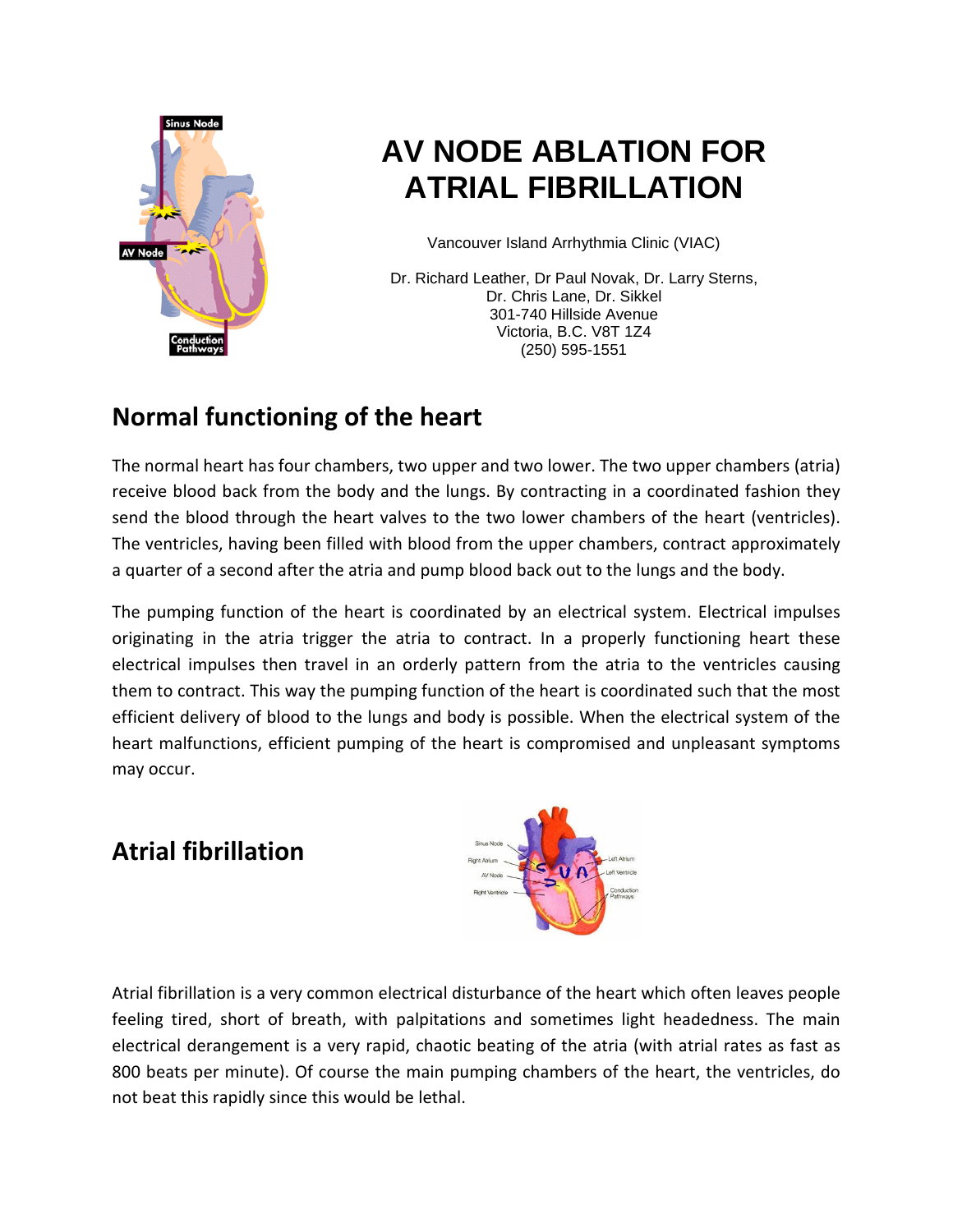Normally for every heart beat in the atria there will be a corresponding heartbeat from the ventricle. This is because the electrical impulses from the atria are funnelled down to the ventricles via a small heart tissue "wire" between the chambers called the AV (atrioventricular) node. This AV node is actually like a "safety valve" since many of us may develop a bout of atrial fibrillation during our lifetimes. The AV node filters out very high atrial rates thus protecting the ventricles. In fact when the atria are beating at up to 800 beats per minute during atrial fibrillation it is unusual for the ventricles to be beating at any more than 200 beats per minute (i.e. only approximately every fourth beat transmits to the ventricles). This rate (200 beats per minute) is generally not dangerous but because it is inappropriately fast and usually quite irregular, patients feel unwell.

#### **Treatment of atrial fibrillation**

The treatment for atrial fibrillation includes finding and treating the cause (if possible), controlling the ventricular heart rate (this involves medications which "block" the AV node somewhat to decrease the proportion of atrial beats which conduct to the ventricles), restoring normal sinus rhythm, maintaining normal sinus rhythm (requiring anti-arrhythmic medications) and preventing strokes (due to blood clots which form in the atria and travel to the brain).

# **Catheter ablation for atrial fibrillation**

Most patients with atrial fibrillation require some type of medication to control the unpleasant symptoms associated with the fibrillating heart. In those in whom atrial fibrillation is difficult to treat with medication or in whom medication is poorly tolerated, the adverse symptoms related to the fibrillation (rapid, irregular heart beat) can be managed by "zapping" (or **ablating**) the AV node such that none of the atrial beats transmit to the ventricles.

Ablation of the AV node can be accomplished by placing a special **catheter** (a small, flexible wire with metal tip) adjacent to the AV node and destroying it with a form of heat energy from the tip of the catheter. The form of energy which is delivered from the tip of the catheter and which damages a small area of the heart (about the size of a kernel of corn) is similar to the current used by surgeons with their electronic scalpel (cautery). The form of energy used is radiofrequency energy and therefore the procedure is called **radiofrequency catheter ablation**.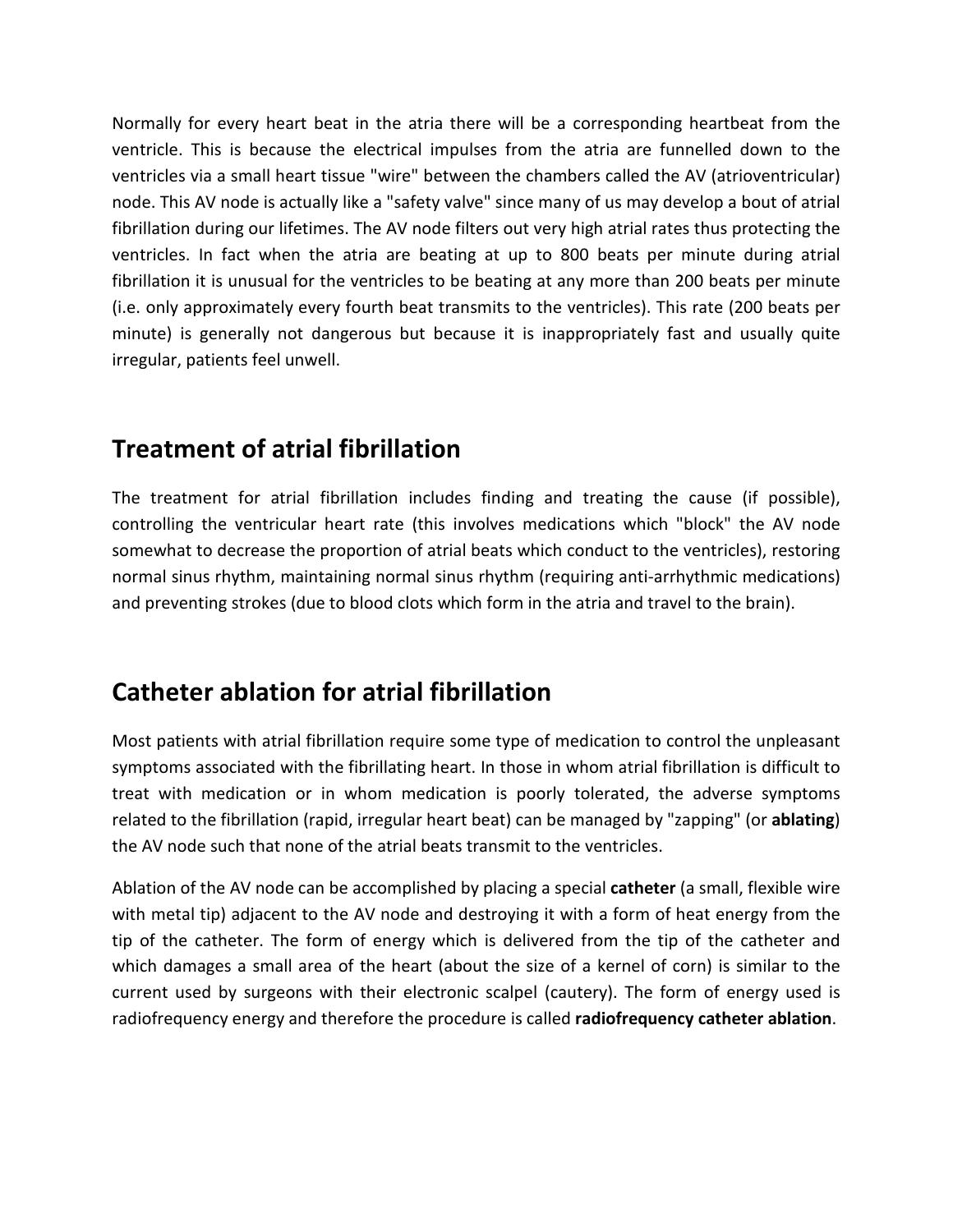## **Need for a permanent cardiac pacemaker**

After a successful AV node ablation the ventricles will no longer respond to the electrical signals from the atria. In other words, although the atria may continue to fibrillate at up to 800 beats per minute, the ventricles will be "doing their own thing". In almost all individuals after ablation the ventricular rate will be about 40 beats per minute (and very regular). This 40 beats per minute may seem slow, but it is sufficient to maintain your blood pressure and sense of wellbeing at **rest**. Unfortunately, even with exertion, the ventricular heart rate will not rise much higher than 40 beats per minute. You would not feel very energetic if we allowed your heart to stay at this slow rate. In order to allow your ventricular rate to rise appropriately with exercise a **rate responsive pacemaker** will be necessary. These pacemakers are very sophisticated (and remarkably small these days). It is possible to easily program them (like tiny computers) to keep your heart rate relatively slow with inactivity (for example 60-70 beats per minute) yet increase the paced heart rate gradually to appropriate higher levels as the sensor in the pacemaker detects increased activity.

The pacemaker is usually implanted prior to the AV node ablation procedure. The implant is done under local anaesthetic, just under the skin below the collarbone, and usually requires either a day procedure or a one-night stay in hospital.

#### **Ablation procedure**

You will be admitted to the hospital the day of the ablation procedure. After an overnight fast, you will be taken to the Electrophysiology laboratory (EP Lab). Usually light sedation is given, the area of the right groin is washed and shaven and a local anaesthetic is applied over the vein. The local anaesthetic is similar to that given for dental procedures. After a slight sting from the local anaesthetic the area becomes numb and you should have no more discomfort. The majority of patients do not require a general anaesthetic.

Catheters are introduced into the femoral vein (which has been anesthetized) and advanced to the heart using x-ray guidance. This procedure is painless. One catheter is used to temporarily pace the heart while the second is used to "map" the region of the AV node looking for the appropriate electrical signals that tell us we are at the correct location. When a satisfactory position is found, radiofrequency energy is applied from the tip of the mapping catheter. This is painless. Occasionally several radiofrequency applications are necessary.